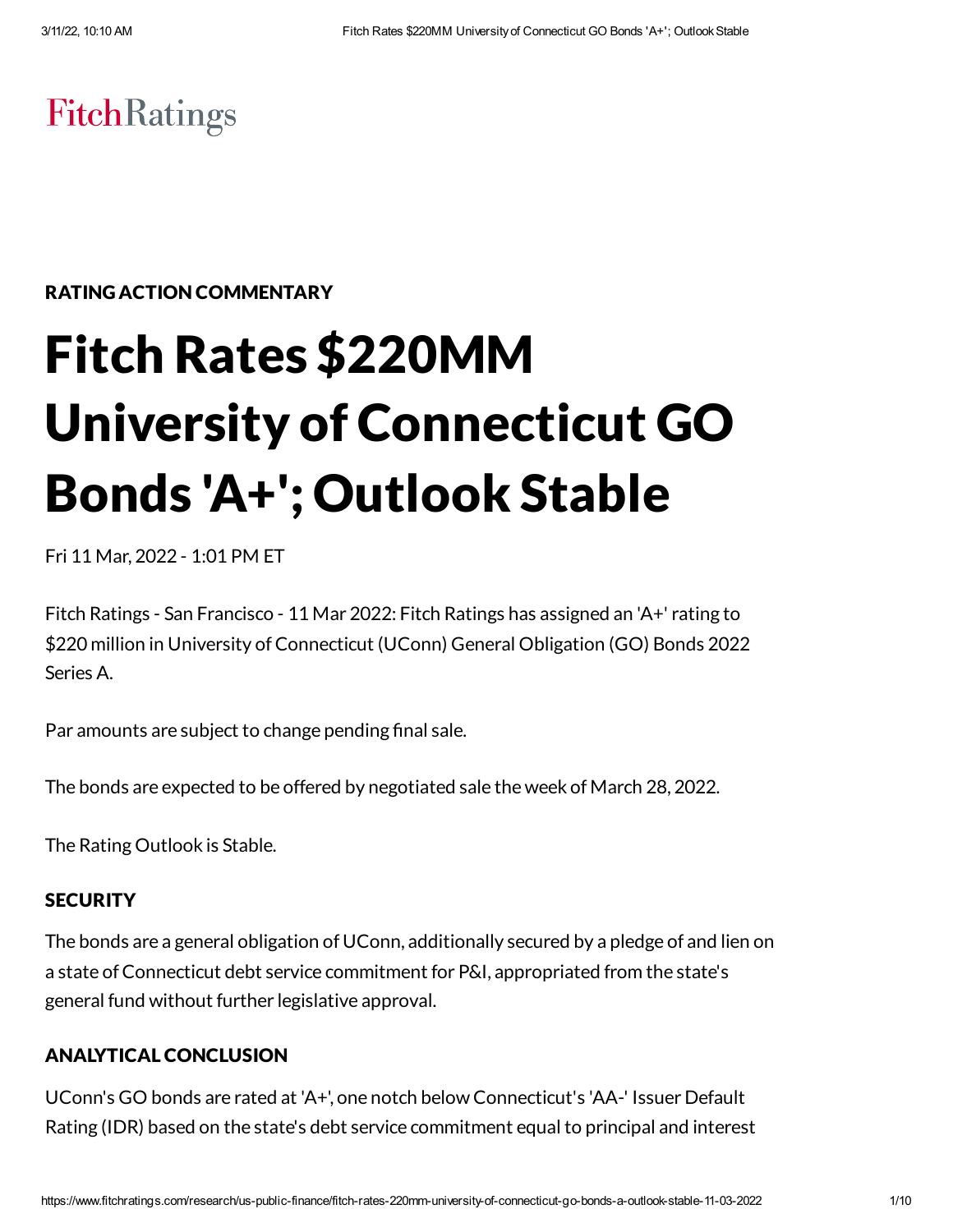and appropriated without further legislative approval. Higher education is a constitutional state priority and legal protections are strong.

Connecticut's 'AA-' IDR reflects its superior gap-closing capacity, as well as its wealthy and diverse, yet slow-growing economic profile. The rating also incorporates the state's liability burden, carrying costs and expenditure growth trends that are likely to remain comparatively high over time. In recent years, enhancements to the state's fiscal management practices materially increased the state's resilience to absorb economic and revenue cyclicality.

#### Economic Resource Base

Connecticut has a diverse and mature economic base anchored by a large finance sector and important manufacturing and education and health sectors. Pre-coronavirus pandemic economic expansion cushions the state as its recovery trails the nation's.Connecticut has the highest per capita personal income of any state, though income growth has slowed in the prior decade.

## KEY RATING DRIVERS

### **Revenue Framework: 'a'**

The state's largest tax revenue source, personal income tax, is subject to considerable cyclicality, although the state instituted measures to shield the general fund from its volatility. Sales, corporate income, transportation and gaming taxes further diversify the revenue base.Absent tax policy changes, underlying revenues are expected to grow only modestly over time, consistent with the state's wealthy and diverse but slow-growing economic profile. The state has unlimited legal ability to levy taxes.

#### **Expenditure Framework: 'aa'**

Connecticut's natural pace of spending growth is expected to outpace revenues, requiring ongoing budget controls. The state has consistently demonstrated the ability to cover its comparatively high fixed costs, including making full actuarial contributions to pensions for more than a decade, and it benefits from the large degree of budget autonomy common to states.

## **Long-Term Liability Burden: 'a'**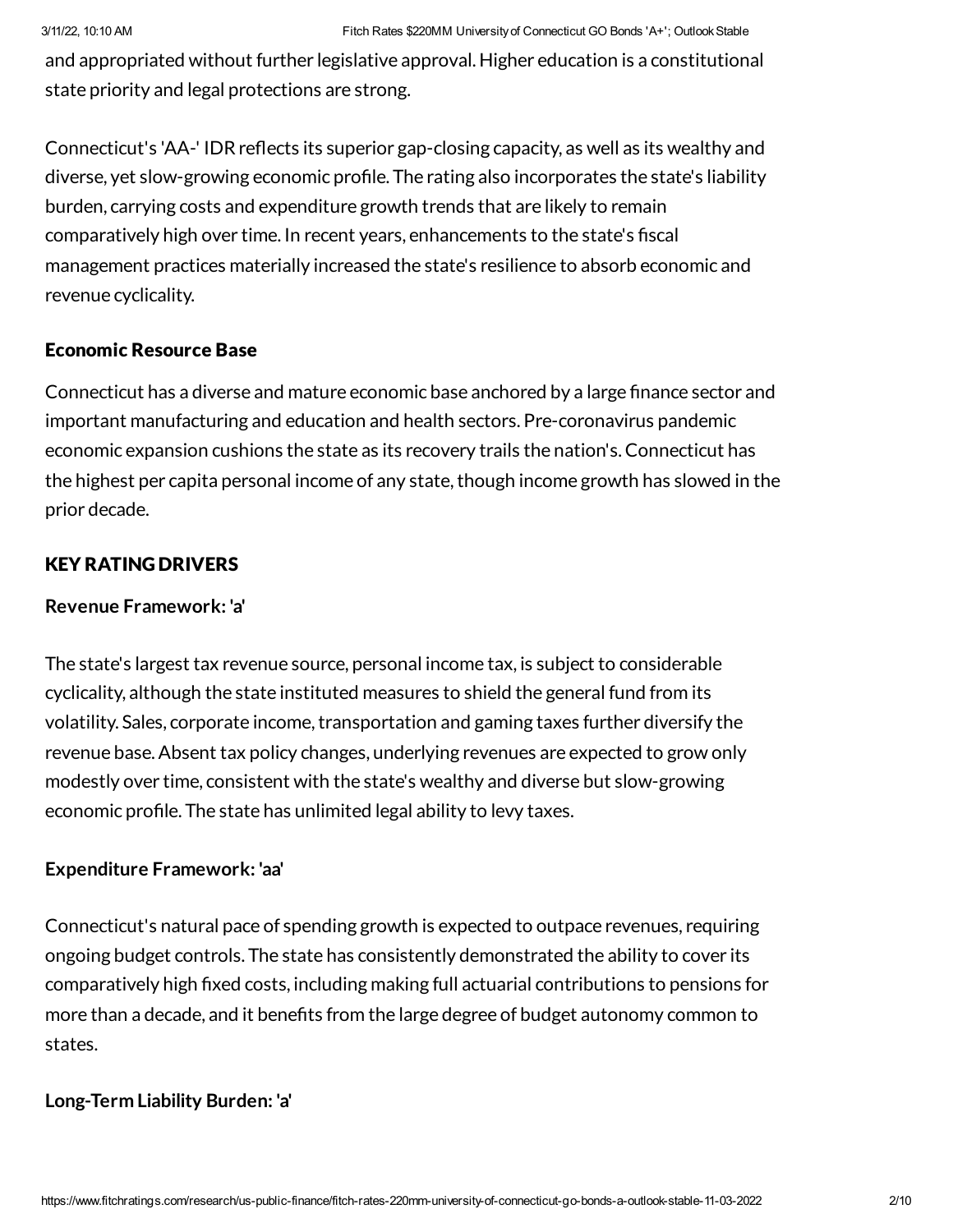The state's long-term liability burden is elevated and among the highest for U.S. states, but still considered moderate relative to personal income. Long-term debt consists primarily of GO and transportation borrowings, with much of GO borrowing undertaken on behalf of local schools. Net pension liabilities are a more significant burden, with the state carrying obligations for state retirees as well as for local school teachers. Other post-employment benefits is also a significant liability, although one the state has been able to modify.

#### **Operating Performance: 'aa'**

Resilience is bolstered by strong mechanisms that are set aside in the budget reserve fund volatile revenue collections over specific thresholds and a required excess margin of revenues over budgeted spending, enabling rapid accumulation of balances. Budget management powers and strong fiscal monitoring, including frequent revenue and budget forecasting, allow the state to identify budget under-performance and address emerging gaps.

#### RATING SENSITIVITIES

Factors that could, individually or collectively, lead to positive rating action/upgrade:

--Consistent economic and revenue growth in line with long-term national inflation or stronger over the medium term, raising Fitch's assessment for revenue growth prospects;

--Material and sustained success in gradually lowering its elevated liability burden to less than 10% of personal income, while managing comparatively high fixed cost burden.

Factors that could, individually or collectively, lead to negative rating action/downgrade:

--Erosion of existing budget management practices, including taking actions during the current period of fiscal uncertainty that further elevate the state's liability burden or materially enlarge structural challenges.

#### BEST/WORST CASE RATING SCENARIO

International scale credit ratings of Sovereigns, Public Finance and Infrastructure issuers have a best-case rating upgrade scenario (defined as the 99th percentile of rating transitions, measured in a positive direction) of three notches over a three-year rating horizon; and a worst-case rating downgrade scenario (defined as the 99th percentile of rating transitions, measured in a negative direction) of three notches over three years. The complete span of best- and worst-case scenario credit ratings for all rating categories ranges from 'AAA' to 'D'.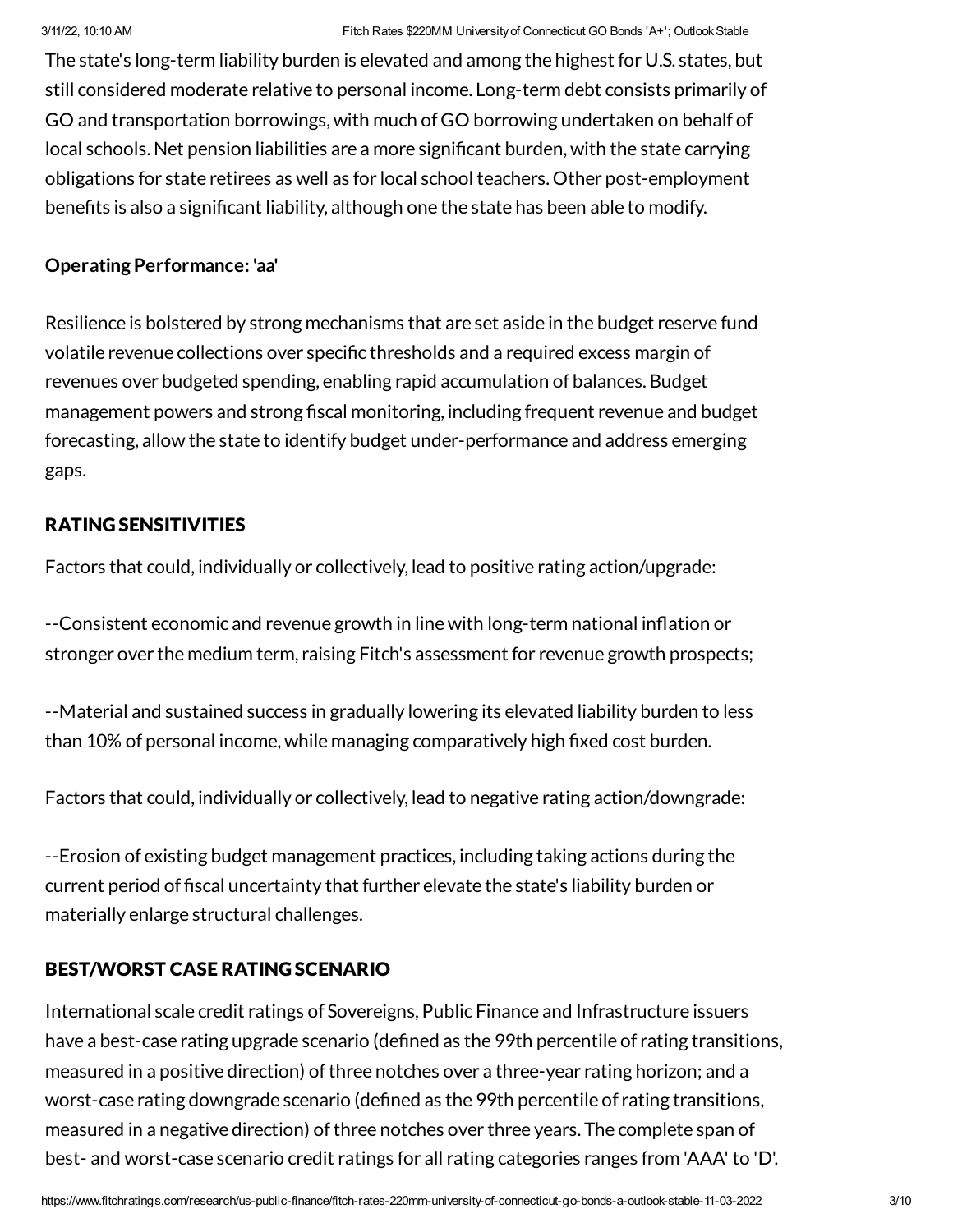Best- and worst-case scenario credit ratings are based on historical performance. For more information about the methodology used to determine sector-specific best- and worst-case scenario credit ratings, visit <https://www.fitchratings.com/site/re/10111579>.

#### CREDIT PROFILE

UConn GO bonds are issued by and carry the GO pledge of UConn, but their security and the 'A+' rating rest with the debt service commitment of the state. Principal and interest are paid annually from the state's general fund, appropriated and obligated for payment by the state treasurer without requiring further legislative approval. Fitch rates the state's own GO bonds 'AA-', on par with the IDR.

State general fund obligations, with the strength of continuing appropriations, are seen as slightly less secure than the state's GO bonds, and the UConn bonds fall within this category. The state's debt service commitment is separate from the operating appropriations and allotments that the state makes available to the university and UConn GO borrowing is integrated into the state's overall debt management.

Over the last two decades, the state has prioritized renewal and expansion of facilities at UConn, the state's flagship public university system. The UConn GO bonds have been issued as part of the state's UConn 2000 program, first enacted in 1995 and extended multiple times since. In 2017, the state extended the program from fiscal 2024 to fiscal 2027, and in 2021 an additional \$25 million of State Debt ServiceCommitment was added, resulting in a total estimated cost of \$4.6 billion, of which \$4.3 billion is being funded by UConn GO bonds benefiting from the state's debt service commitment. Of this amount, about \$3.3 billion in par debt service commitment bonds have been issued to fund \$3.6 billion of university project construction to date, with \$1.5 billion principal currently outstanding.

Recent projects have been designed to expand UConn research facilities and faculty, particularly in science and technology. The majority of UConn 2000-funded projects have been at the main UConn campus in Storrs with additional projects at the regional campuses and the UConn Health Center (UCH) in Farmington.Current new issue bond proceeds will fund various projects dispersed among these areas and include new academic and research facilities, residential and support facility improvements, and phase II of UConn's fine arts expansion

For additional information on the state of Connecticut's IDR, see "Fitch Rates Connecticut's \$800 Million GO Bonds 'AA-'; Outlook Stable," published on Dec. 09, 2021, available at [www.fitchratings.com](http://www.fitchratings.com/).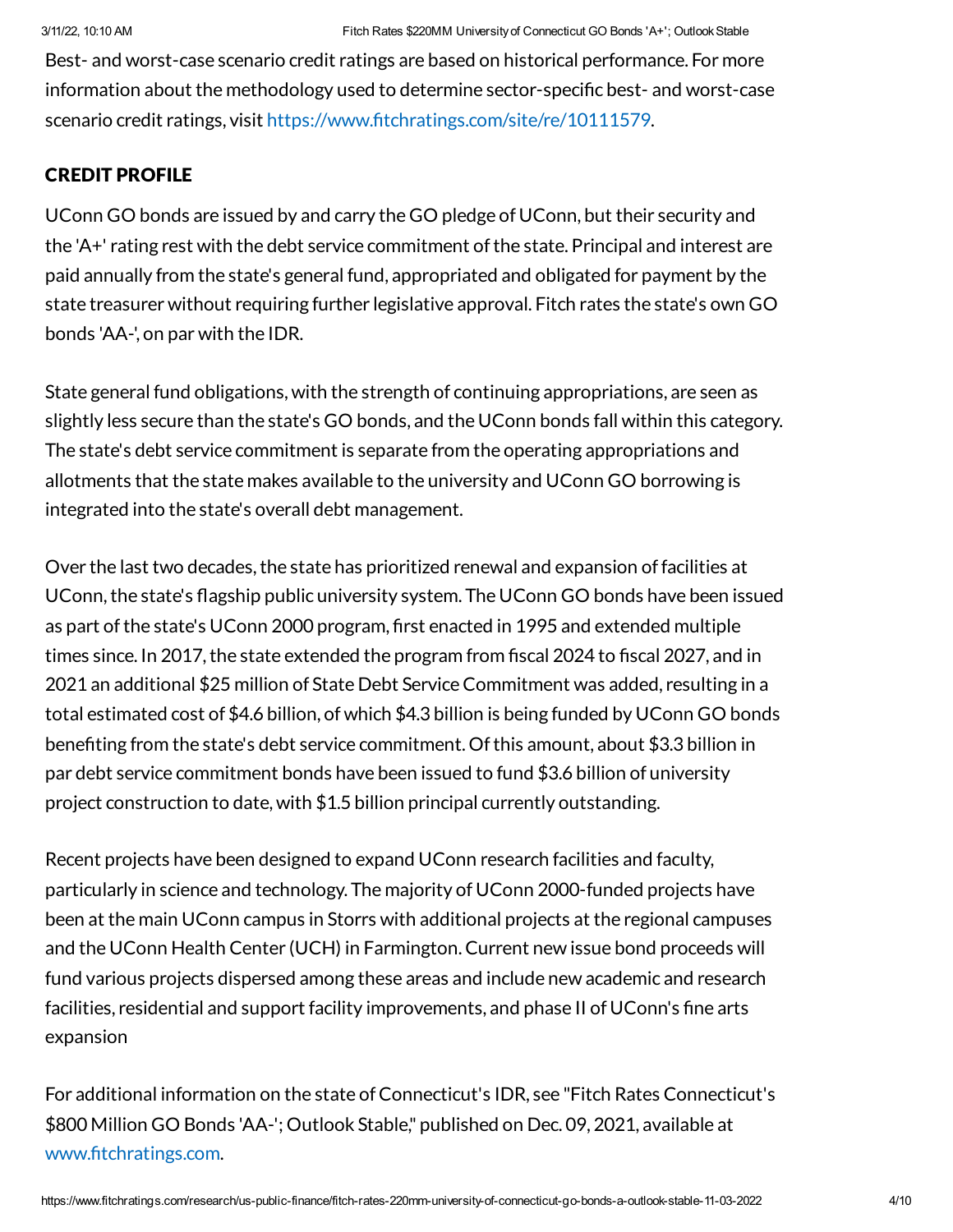#### DATE OF RELEVANT COMMITTEE

08 December 2021

In addition to the sources of information identified in Fitch's applicable criteria specified below, this action was informed by information from Lumesis.

## REFERENCES FOR SUBSTANTIALLY MATERIAL SOURCE CITED AS KEY DRIVER OF RATING

The principal sources of information used in the analysis are described in the Applicable Criteria.

#### ESG CONSIDERATIONS

Unless otherwise disclosed in this section, the highest level of ESG credit relevance is a score of'3'. This means ESG issues are credit-neutral or have only a minimal credit impact on the entity, either due to their nature or the way in which they are being managed by the entity. For more information on Fitch's ESG Relevance Scores, visit [www.fitchratings.com/esg.](http://www.fitchratings.com/esg)

#### RATING ACTIONS

| <b>ENTITY / DEBT ≑</b>                                                      | RATING $\div$                              | <b>PRIOR <math>\div</math></b> |
|-----------------------------------------------------------------------------|--------------------------------------------|--------------------------------|
| Connecticut, State of<br>(CT) [General<br>Government]                       |                                            |                                |
| Connecticut, State of<br>(CT)/UConn State<br>Debt Service<br>Commitment/1LT | Affirmed<br>LT<br>A+ Rating Outlook Stable | A+ Rating<br>Outlook<br>Stable |

#### VIEW ADDITIONALRATING DETAILS

#### FITCH RATINGS ANALYSTS

**Bryan Quevedo Director** Primary Rating Analyst +1 415 732 7576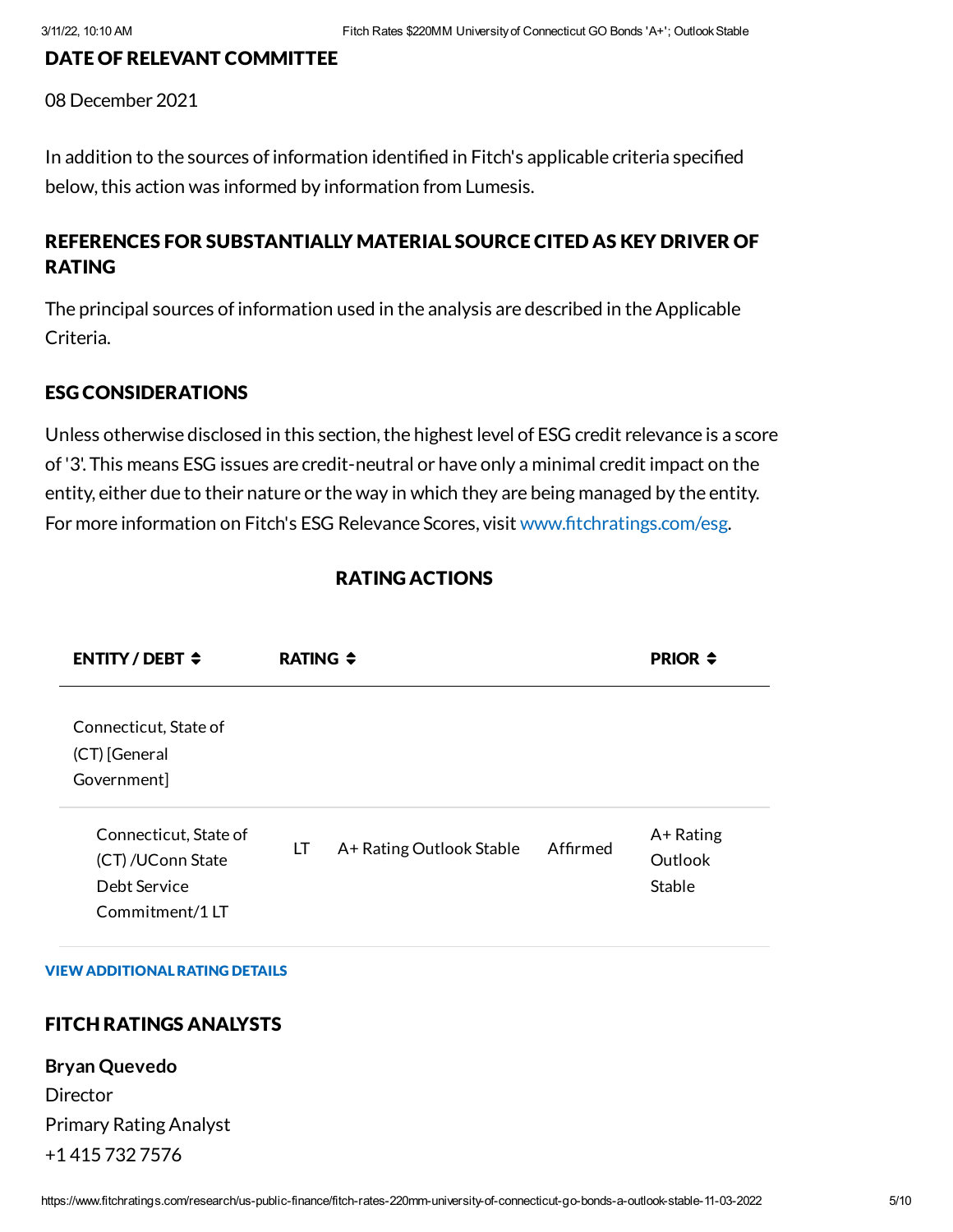bryan.quevedo@fitchratings.com Fitch Ratings, Inc. One Post Street, Suite 900 San Francisco,CA 94104

#### **Douglas Offerman**

Senior Director Secondary Rating Analyst +1 212 908 0889 douglas.offerman@fitchratings.com

**Karen Ribble** Senior Director CommitteeChairperson +1 415 732 5611 karen.ribble@fitchratings.com

## MEDIA CONTACTS

**Sandro Scenga** New York +1 212 908 0278 sandro.scenga@thefitchgroup.com

Additional information is available on [www.fitchratings.com](http://www.fitchratings.com/)

#### PARTICIPATION STATUS

The rated entity (and/or its agents) or, in the case of structured finance, one or more of the transaction parties participated in the rating process except that the following issuer(s), if any, did not participate in the rating process, or provide additional information, beyond the issuer's available public disclosure.

## APPLICABLE CRITERIA

U.S. Public Finance [Tax-Supported](https://www.fitchratings.com/research/us-public-finance/us-public-finance-tax-supported-rating-criteria-04-05-2021) Rating Criteria (pub. 04 May 2021) (including rating assumption sensitivity)

#### APPLICABLE MODELS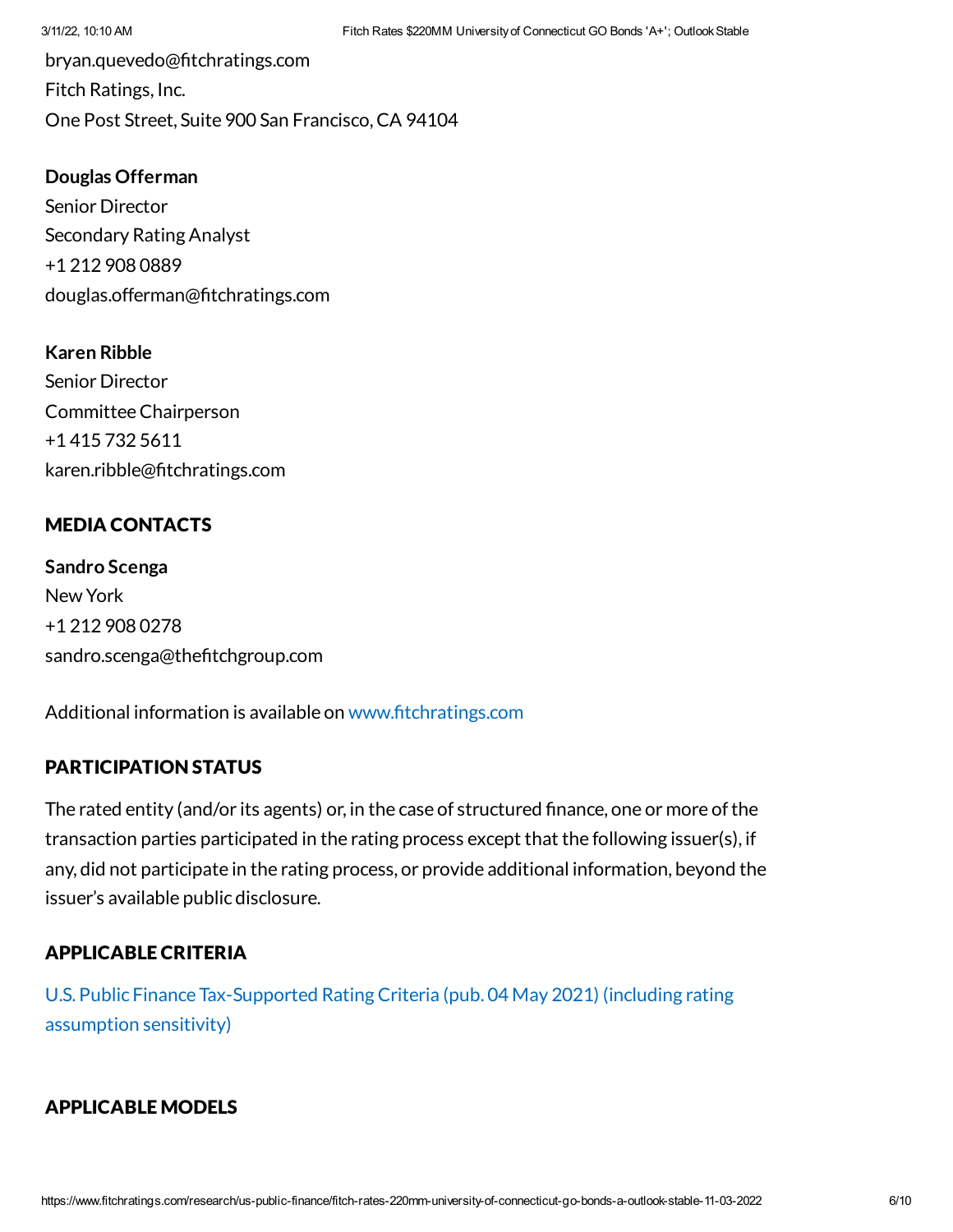Numbers in parentheses accompanying applicable model(s) contain hyperlinks to criteria providing description of model(s).

FAST EconometricAPI - Fitch Analytical Stress Test Model, v3.0.0 ([1\)](https://www.fitchratings.com/research/us-public-finance/us-public-finance-tax-supported-rating-criteria-04-05-2021)

## ADDITIONAL DISCLOSURES

Solicitation Status

[Endorsement](#page-9-0) Policy

## ENDORSEMENT STATUS

University of Connecticut (CT) EU Endorsed, UK Endorsed

### **DISCLAIMER**

ALL FITCH CREDIT RATINGS ARE SUBJECT TO CERTAIN LIMITATIONS AND DISCLAIMERS. PLEASE READ THESE LIMITATIONSAND DISCLAIMERSBY FOLLOWING THIS LINK: [HTTPS://WWW.FITCHRATINGS.COM/UNDERSTANDINGCREDITRATINGS.](https://www.fitchratings.com/UNDERSTANDINGCREDITRATINGS) IN ADDITION, THE FOLLOWING [HTTPS://WWW.FITCHRATINGS.COM/RATING-](https://www.fitchratings.com/rating-definitions-document)DEFINITIONS-DOCUMENT DETAILS FITCH'SRATING DEFINITIONS FOR EACH RATING SCALE AND RATING CATEGORIES, INCLUDING DEFINITIONS RELATING TO DEFAULT. PUBLISHED RATINGS, CRITERIA, AND METHODOLOGIES ARE AVAILABLE FROM THIS SITEATALL TIMES. FITCH'SCODE OF CONDUCT,CONFIDENTIALITY,CONFLICTSOF INTEREST,AFFILIATE FIREWALL,COMPLIANCE,AND OTHER RELEVANT POLICIESAND PROCEDURESAREALSO AVAILABLE FROM THECODE OF CONDUCT SECTION OF THIS SITE. DIRECTORSAND SHAREHOLDERSRELEVANT INTERESTSAREAVAILABLEAT [HTTPS://WWW.FITCHRATINGS.COM/SITE/REGULATORY](https://www.fitchratings.com/site/regulatory). FITCH MAY HAVE PROVIDED ANOTHER PERMISSIBLE SERVICE ORANCILLARY SERVICE TO THE RATED ENTITY OR ITSRELATED THIRD PARTIES. DETAILSOF PERMISSIBLE SERVICE(S) FORWHICH THE LEAD ANALYST IS BASED IN AN ESMA- OR FCA-REGISTERED FITCH RATINGS COMPANY (OR BRANCH OF SUCH A COMPANY) ORANCILLARY SERVICE(S) CAN BE FOUND ON THE ENTITY SUMMARY PAGE FOR THIS ISSUER ON THE FITCH RATINGS WEBSITE.

#### READ LESS

#### COPYRIGHT

Copyright © 2022 by Fitch Ratings, Inc., Fitch Ratings Ltd. and its subsidiaries. 33 Whitehall Street, NY, NY 10004. Telephone: 1-800-753-4824, (212) 908-0500. Fax: (212) 480-4435.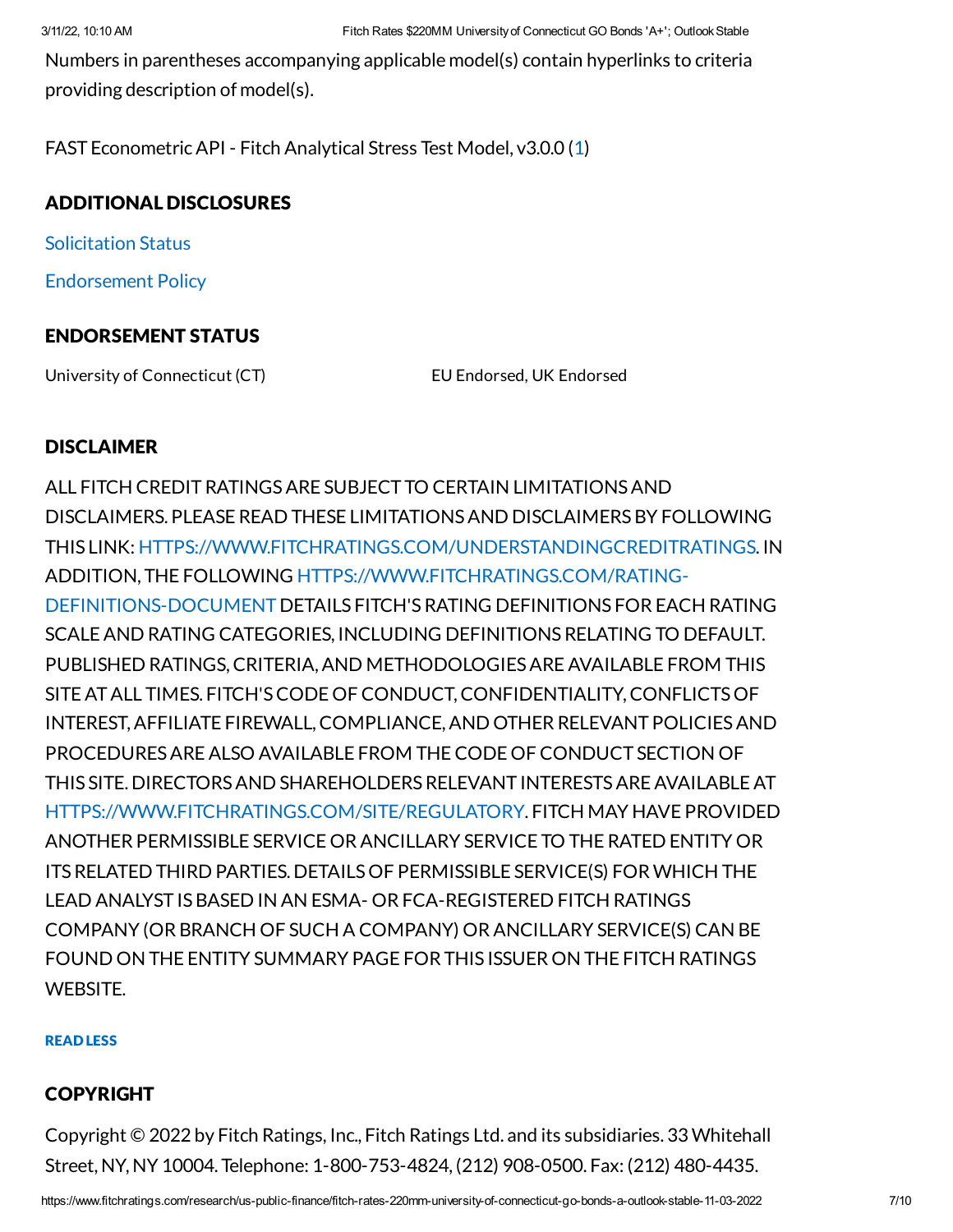Reproduction or retransmission in whole or in part is prohibited except by permission.All rights reserved. In issuing and maintaining its ratings and in making other reports (including forecast information), Fitch relies on factual information it receives from issuers and underwriters and from other sources Fitch believes to be credible. Fitch conducts a reasonable investigation of the factual information relied upon by it in accordance with its ratings methodology, and obtains reasonable verification ofthat information from independent sources, to the extent such sources are available for a given security or in a given jurisdiction. The manner of Fitch's factual investigation and the scope ofthe thirdparty verification it obtains will vary depending on the nature of the rated security and its issuer, the requirements and practices in the jurisdiction in which the rated security is offered and sold and/or the issuer is located, the availability and nature of relevant public information, access to the management of the issuer and its advisers, the availability of preexisting third-party verifications such as audit reports, agreed-upon procedures letters, appraisals, actuarial reports, engineering reports, legal opinions and other reports provided by third parties, the availability of independent and competent third- party verification sources with respect to the particular security or in the particular jurisdiction ofthe issuer, and a variety of other factors. Users of Fitch's ratings and reports should understand that neither an enhanced factual investigation nor any third-party verification can ensure that all ofthe information Fitch relies on in connection with a rating or a report will be accurate and complete. Ultimately, the issuer and its advisers are responsible for the accuracy of the information they provide to Fitch and to the market in offering documents and other reports. In issuing its ratings and its reports, Fitch must rely on the work of experts, including independent auditors with respect to financial statements and attorneys with respect to legal and tax matters. Further, ratings and forecasts of financial and other information are inherently forward-looking and embody assumptions and predictions about future events that by their nature cannot be verified as facts. As a result, despite any verification of current facts, ratings and forecasts can be affected by future events or conditions that were not anticipated at the time a rating or forecast was issued or affirmed.

The information in this report is provided "as is" without any representation or warranty of any kind, and Fitch does not represent or warrant that the report or any of its contents will meet any of the requirements of a recipient of the report. A Fitch rating is an opinion as to the creditworthiness of a security. This opinion and reports made by Fitch are based on established criteria and methodologies that Fitch is continuously evaluating and updating. Therefore, ratings and reports are the collective work product of Fitch and no individual, or group of individuals, is solely responsible for a rating or a report. The rating does not address the risk of loss due to risks other than credit risk, unless such risk is specifically mentioned. Fitch is not engaged in the offer or sale of any security.All Fitch reports have shared authorship. Individuals identified in a Fitch report were involved in, but are not solely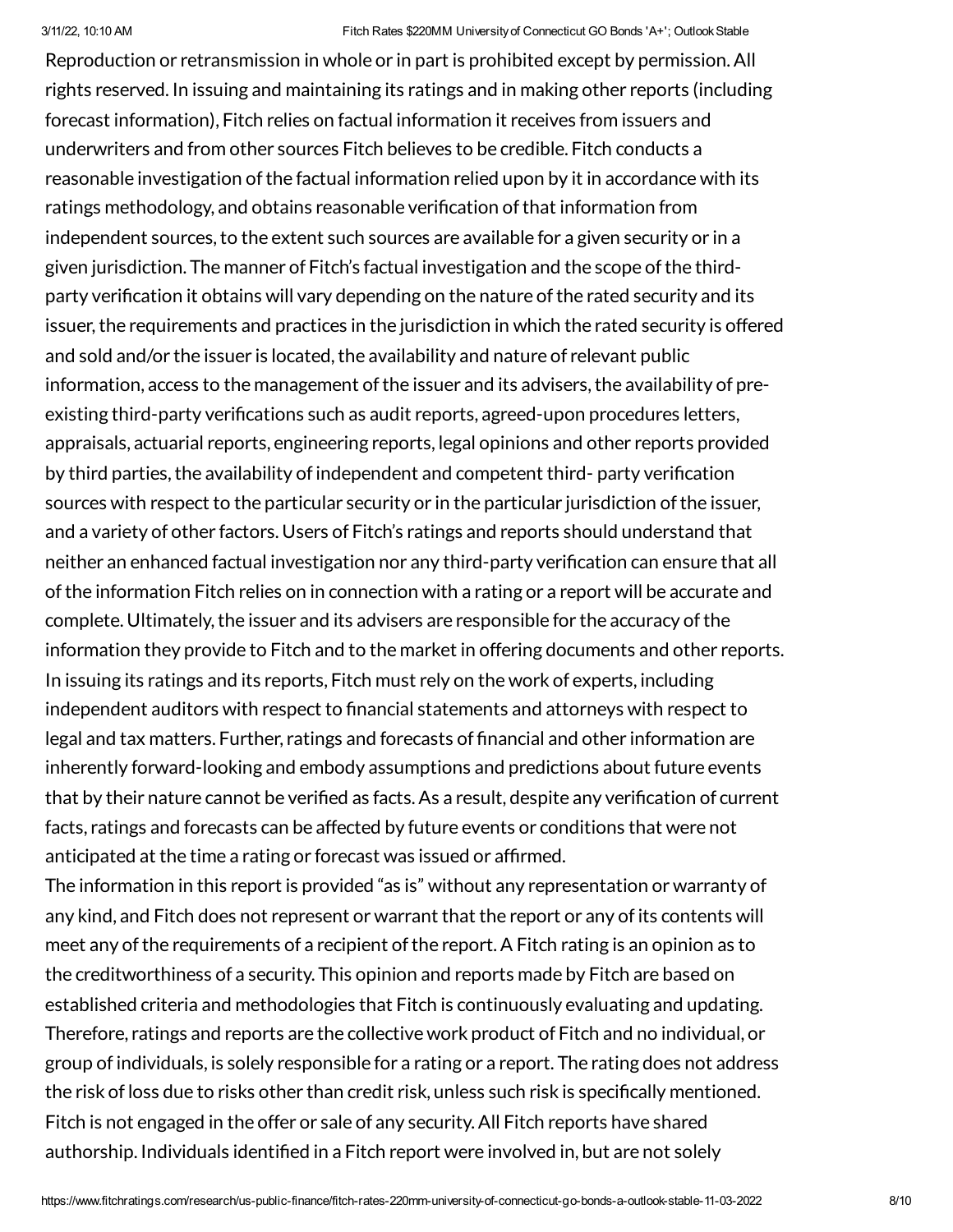responsible for, the opinions stated therein. The individuals are named for contact purposes only.A report providing a Fitch rating is neither a prospectus nor a substitute for the information assembled, verified and presented to investors by the issuer and its agents in connection with the sale of the securities. Ratings may be changed or withdrawn at any time for any reason in the sole discretion of Fitch. Fitch does not provide investment advice of any sort. Ratings are not a recommendation to buy, sell, or hold any security. Ratings do not comment on the adequacy of market price, the suitability of any security for a particular investor, or the tax-exempt nature or taxability of payments made in respect to any security. Fitch receives fees from issuers, insurers, guarantors, other obligors, and underwriters for rating securities. Such fees generally vary from US\$1,000 to US\$750,000 (or the applicable currency equivalent) per issue. In certain cases, Fitch will rate all or a number of issues issued by a particular issuer, or insured or guaranteed by a particular insurer or guarantor, for a single annual fee. Such fees are expected to vary from US\$10,000 to US\$1,500,000 (or the applicable currency equivalent). The assignment, publication, or dissemination of a rating by Fitch shall not constitute a consent by Fitch to use its name as an expert in connection with any registration statement filed under the United States securities laws, the Financial Services and Markets Act of 2000 of the United Kingdom, or the securities laws of any particular jurisdiction. Due to the relative efficiency of electronic publishing and distribution, Fitch research may be available to electronic subscribers up to three days earlier than to print subscribers.

For Australia, New Zealand, Taiwan and South Korea only: Fitch Australia Pty Ltd holds an Australian financial services license (AFS license no. 337123) which authorizes it to provide credit ratings to wholesale clients only.Credit ratings information published by Fitch is not intended to be used by persons who are retail clients within the meaning of the Corporations Act 2001

Fitch Ratings, Inc. is registered with the U.S. Securities and Exchange Commission as a Nationally Recognized Statistical Rating Organization (the "NRSRO").While certain ofthe NRSRO's credit rating subsidiaries are listed on Item 3 of Form NRSRO and as such are authorized to issue credit ratings on behalf of the NRSRO (see

[https://www.fitchratings.com/site/regulatory\)](https://www.fitchratings.com/site/regulatory), other credit rating subsidiaries are not listed on Form NRSRO (the "non-NRSROs") and therefore credit ratings issued by those subsidiaries are not issued on behalf of the NRSRO. However, non-NRSRO personnel may participate in determining credit ratings issued by or on behalf ofthe NRSRO.

#### READ LESS

#### SOLICITATION STATUS